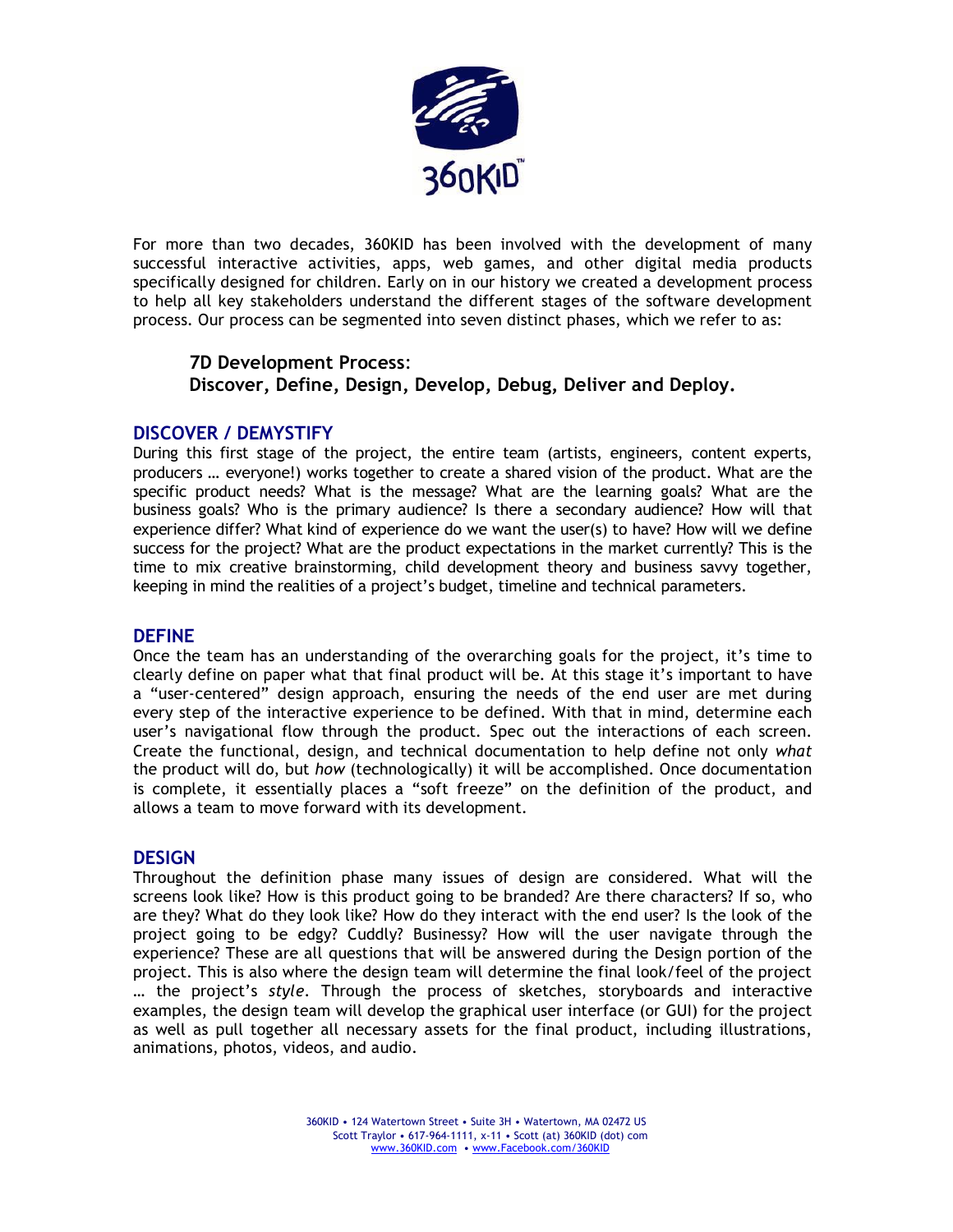

# **7D DEVELOPMENT PROCESS**

# **DEVELOP**

The development portion of the project is when all of the vision, definition, design, and understanding of the project come together. It's a time when the artists, programmers and content experts work feverishly to create workable, interactive prototypes of the final product. This portion of the project is filled with "alpha" deliverables, small snippets of working prototypes that allow the team to see the project in action. The goal is to build these alphas as "solidly flexible" as possible. That is, while you will want the alphas to be solid building blocks for the final product, they also need to be created in such a way that it allows for minor tweaks and adjustments that the development team feels will enhance the overall user experience.

# **DEBUG**

As any designer will tell you … you are never *truly* done designing. There are always improvements and changes that can be made. But, there are also budgets and timelines that need to be adhered to, which is why the Debug phase is so import in the process of completing a project. As the Debug phase begins, the development team will lock down the functionality for this release of the project and focus on ensuring that there are no technical issues standing in the way of a successful product launch. This version of the project is its "beta," and is functionally complete (everything works!) and content complete (no placeholder art or content). The beta will be tested on a variety of platforms and any issues ("bugs") will be defined, cataloged, prioritized, and addressed.

## **DELIVER**

Once the team is confident that the most robust and stable beta has been achieved, the development team will deliver a "release candidate." The release candidate is a version of the project that key stakeholders feel is ready for launch. The goal of this phase of the project is to take one last look at the product to ensure that all of the bugs previously defined have been addressed to everyone's satisfaction. Once everyone is in agreement that the product is complete, it will be considered "gold."

## **DEPLOY**

You're done! The final product is released to the target audience and the team begins work on the debrief process (How did development go? What can be done to make the next project work even better? What was the greatest success during the project? What should be done differently?) Capturing this information after a product is deployed can be of great value when you begin to develop your next product.

## *NOTE:*

*This 7D Development Process document briefly defines the common phases of software development. However, there are additional phases that can be included during development. For example, some projects include paper prototype creation, user testing, vertical slice deliveries for marketing and promotional needs, brand review, and many other specific phases outside of core development. These additional phases have a very specific end goal that helps increase product success in particular markets once deployed.*